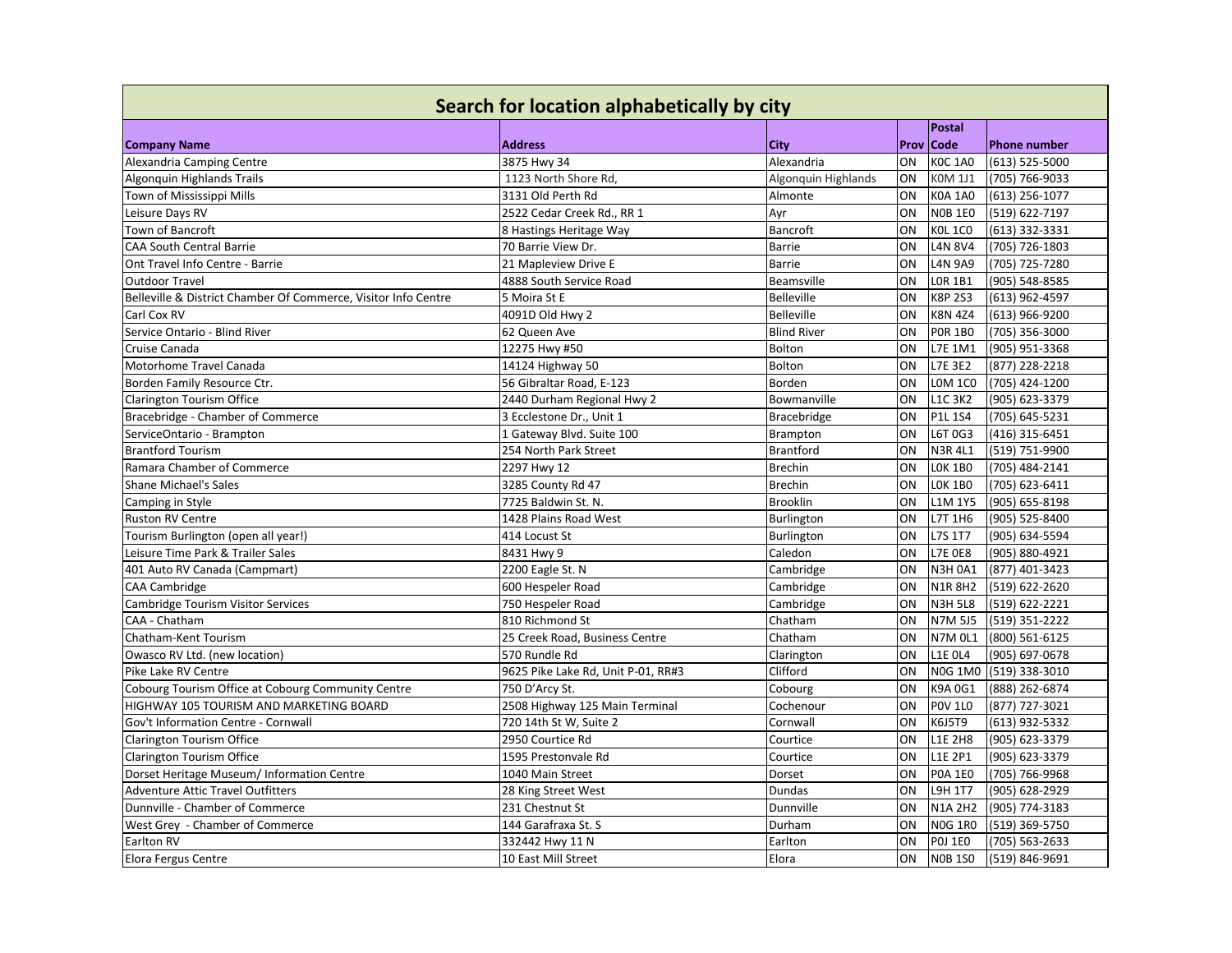| Search for location alphabetically by city                |                                            |                      |      |                |                        |
|-----------------------------------------------------------|--------------------------------------------|----------------------|------|----------------|------------------------|
|                                                           |                                            |                      |      | Postal         |                        |
| <b>Company Name</b>                                       | <b>Address</b>                             | City                 | Prov | <b>Code</b>    | Phone number           |
| Almaguin Highlands Information Centre (Northern Nerds)    | 1695 Emsdale Road                          | Emsdale              | ON   | <b>POA 1JO</b> | (705) 636-5941         |
| Under the Stars RV (fomerly Georgetown RV)                | 9577 Sideroad 17                           | Erin                 | ON   | <b>NOB 1TO</b> | (905) 877-4266         |
| Service Ontario - Espanola                                | 148 Fleming St, Unit 2                     | Espanola             | ON   | <b>P5E 1R8</b> | (705) 869-1532         |
| Northlander Industries                                    | 165 Thames Rd East                         | Exeter               | ON   | <b>NOM 1S3</b> | (519) 235-1530         |
| Fenelon Falls & District - Chamber of Commerce            | 15 Oak St.                                 | <b>Fenelon Falls</b> | ON   | KOM 1NO        | (705) 887-3409         |
| Saugeen Conservation                                      | 1078 Bruce Rd. #12                         | Formosa              | ON   |                | NOG 1WO (519) 367-3040 |
| Gananoque and 1,000 Islands Visitors Centre               | 10 King St. E                              | Gananoque            | ON   | K7G 1E6        | (844) 382-3844         |
| Goderich Librarv                                          | 52 Montreal St                             | Goderich             | ON   | <b>N7A 2G4</b> | (519) 524-8394         |
| Grand Bend - Chamber of Commerce & Tourist Welcome Centre | 1-81 Crescent St                           | <b>Grand Bend</b>    | ON   | <b>NOM 1TO</b> | (519) 238-2001         |
| Lambton Heritage Museum Tourist Info                      | RR 2, 10035 Museum Rd                      | <b>Grand Bend</b>    | ON   | <b>NOM 1TO</b> | (519) 243-2600         |
| Gravenhurst - Chamber of Commerce                         | 275 Muskoka Rd S                           | Gravenhurst          | ON   | P1P 1J1        | (705) 687-4432         |
| <b>CAA Grimsby</b>                                        | 155 Main St. East                          | Grimsby              | ON   | L3M 1P2        | (905) 984-8585         |
| <b>Gateway Niagara Information Centre</b>                 | 424 South Service Rd-Casablanca Blvd. Exit | Grimsby              | ON   | L3M 5A5        | (905) 684-9455         |
| Guelph Tourism Services-City Hall                         | 1 Carden St.                               | Guelph               | ON   | <b>N1H 3A1</b> | (519) 837-1335         |
| Service Ontario - Guelph                                  | 1 Stone Rd. W First Floor                  | Guelph               | ON   | N1G 4Y2        | (519) 826-3613         |
| <b>Haliburton Welcome Centre</b>                          | 7 York Street                              | Haliburton           | ON   | <b>KOM 1SO</b> | (705) 457-2871         |
| <b>CAA Hamilton</b>                                       | 990 Upper Wentworth St.                    | Hamilton             | ON   | L9A 5E9        | (905) 385-8500         |
| Tourism Hamilton Inc                                      | 28 James St N, Lister Block - First Floor  | Hamilton             | ON   | L8R 2K1        | (905) 546-2666         |
| Hanover Public Library Tourism Info - OHAN                | 451-10th Ave                               | Hanover              | ON   | <b>N4N 2P1</b> | (519) 364-1420         |
| <b>McPhails RV</b>                                        | 6332 Wellington Rd 109                     | Harriston            | ON   | <b>N0G 1Z0</b> | (519) 338-3422         |
| Renaud's RV Sales & Service                               | 2558 County Rd. 20                         | Harrow               | ON   | <b>NOR 1GO</b> | (519) 738-6222         |
| Tourism Kenora                                            | 931 Lakeview Drive                         | Kenora               | ON   | <b>P9N 3P8</b> | (807) 467-4637         |
| Muskoka Tourism                                           | 1342 Hwy 11 N                              | Kilworthy            | ON   | <b>POE 1GO</b> | (800) 267-9700         |
| <b>King City Trailers</b>                                 | 1161 King Rd.                              | <b>King City</b>     | ON   | L7B 1K5        | (905) 773-4260         |
| <b>CAA Kingston</b>                                       | 768 Gardiner's Road, Unit E200             | Kingston             | ON   | <b>K7M 3X9</b> | (613) 546-2596         |
| Leisure Days RV Centre - Kingston                         | 485 O'Connor Dr                            | Kingston             | ON   | K7P 1L9        | (866) 919-5777         |
| RV's Unlimited                                            | 685 Gardiners Road                         | Kingston             | ON   | K7M3Y4         | (613)384-3205          |
| Don's Trailer Services                                    | 7 - 350 Shirley Ave.                       | Kitchener            | ON   | <b>N2B 2E1</b> | (519) 743-1162         |
| Heartland Owners Club - Ontario Chapter                   | 301 Heritage Dr., Unit 510                 | Kitchener            | ON   | <b>N2B 3R7</b> |                        |
| Mobilife RV Centre                                        | 4166 King St E                             | Kitchener            | ON   | <b>N2P 2G5</b> | (519) 653-5788         |
| 1,000 Islands Tower (OPEN 10 AM)                          | 716 Hwy 137                                | Landsdowne           | ON   | KOE 1LO        | (613) 659-2335         |
| Town of Latchford                                         | 10 Main St., Hwy 11                        | Latchford            | ON   | <b>POJ 1NO</b> | (705) 676-2416         |
| North Perth - Chamber of Commerce                         | 580 Main St. W                             | Listowel             | ON   | <b>N4W 1A8</b> | (519) 291-1551         |
| Lively Library and Citizen Centre                         | 15 Kin Drive, Unit A                       | Lively               | ON   | P3Y 1M9        | (705) 688-3959         |
| Can-Am RV Centre                                          | 6068 Colonel Talbot Rd                     | London               | ON   | N6P 1R1        | (519) 652-3284         |
| <b>Great Escape RV</b>                                    | 24265 Richmond St. N RR42                  | London               | ON   | N5X 4B2        | (888) 716-4542         |
| Sykes Assistance Services Corp.                           | 248 Pall Mall Street                       | London               | ON   | <b>N6A 5P6</b> | (888) 225-6824         |
| Tourism London                                            | 696 Wellington Rd. South                   | London               | ON   | <b>N6C 4R2</b> | (519) 661-6336         |
| Lucknow Tourism Office                                    | 662 Campbell St.,                          | Lucknow              | ON   | <b>NOG 2H0</b> | (519) 395-3735         |
| <b>Municipality Centre Hastings</b>                       | 7 Furnace St.                              | Madoc                | ON   | KOK 2KO        | (613) 473-5265         |
| <b>Rideau Valley Conservation Authority</b>               | 3889 Rideau Valley Drive, Box 599          | Manotick             | ON   | <b>K4M 1A5</b> | (613) 692-3571         |
| Massey Area Museum and Info Booth                         | 150 Sauble Street, Hwy 17                  | Massey               | ON   | <b>POP 1PO</b> | (705) 865-2266         |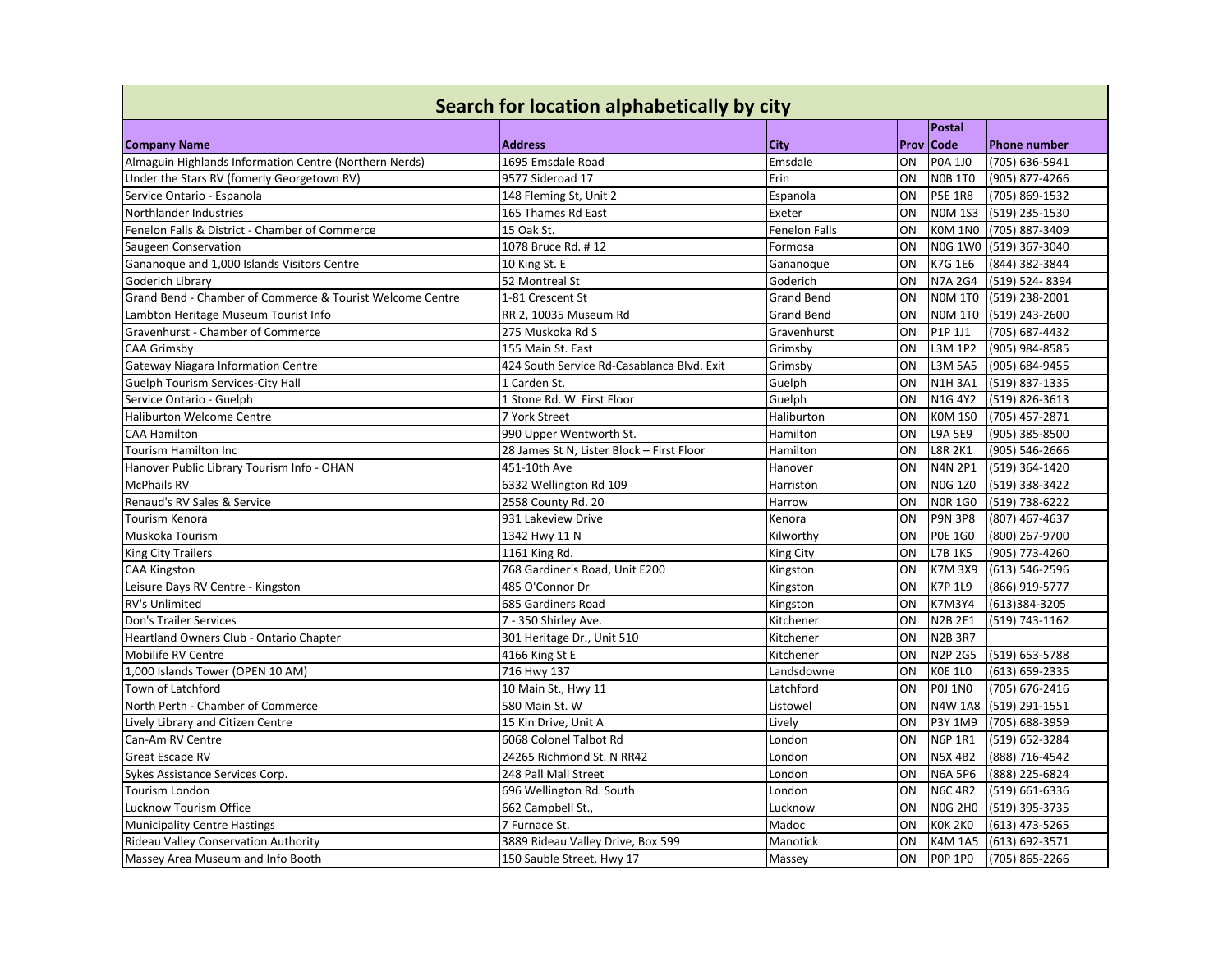| Search for location alphabetically by city        |                                         |                       |      |                |                     |
|---------------------------------------------------|-----------------------------------------|-----------------------|------|----------------|---------------------|
|                                                   |                                         |                       |      | <b>Postal</b>  |                     |
| <b>Company Name</b>                               | <b>Address</b>                          | City                  | Prov | <b>Code</b>    | <b>Phone number</b> |
| Mattawa Info Centre                               | 401 Pine St                             | Mattawa               | ON   | <b>POH 1VO</b> | (800) 267-4222      |
| Rideau Canal - Merrickville Depot                 | 37 St. John Street                      | Merrickville          | ON   | <b>KOG 1NO</b> | (888) 773-8888      |
| Service Ontario Milton                            | 2800 Highpoint Road, Suite 200          | Milton                | ON   | <b>L9T 6P4</b> | (800) 267-8097      |
| <b>Stratford RV Centre</b>                        | 5499 Highway #8, Line 34, RR #3         | Mitchell              | ON   | <b>NOK 1NO</b> | (519) 348-5004      |
| Gimme Shelter Ltd                                 | 635605 Hwy 10, R.R. 1                   | Mono                  | ON   | L9V 0Z7        | (519) 925-5261      |
| Globetrotter RV                                   | 624131 Hwy 10                           | Mono                  | ON   | <b>L9W 5P4</b> | (905) 951-0552      |
| Upper Canada Playhouse                            | 12320 County Rd 2, Box 852              | Morrisburg            | ON   | <b>KOC 1XO</b> | (613) 543-3713      |
| Campkin's Camping Centre Inc                      | Hwy #12, 9760 Baldwin St. N.            | <b>Myrtle Station</b> | ON   | <b>LOB 1A0</b> | (888) 743-9378      |
| <b>Greater Napanee</b>                            | 41 Dundas Street West                   | Napanee               | ON   | K7R 1Z5        | $(613)$ 776-1116    |
| Temiskaming Shores & Area - Chamber of Commerce   | 883356 Hwy 65 E                         | New Liskeard          | ON   | <b>POJ 1PO</b> | (705) 647-5771      |
| Clarington Tourism Office                         | 1780 Rudell Rd                          | Newcastle             | ON   | L1B 1G8        | (905) 623-3379      |
| <b>CAA Niagara Falls</b>                          | 6788 Thorold Stone Rd                   | Niagara Falls         | ON   | L2J 1B4        | (905) 357-0001      |
| Ontario Travel Info Centre - Niagara              | 5355 Stanley Ave                        | Niagara Falls         | ON   | <b>L2E 7C2</b> | (905) 358-3221      |
| CAA Orangeville                                   | 78 First Street                         | Orangeville           | ON   | <b>L9W 2E4</b> | (519) 941-8360      |
| Orangeville Visitors Info Centre                  | 200 Lakeview Court (lower Level)        | Orangeville           | ON   | L9W 5J7        | (519) 415-8687      |
| Heidi's RV Super Store                            | 3982 Hwy 11 South                       | Oro-Medonte           | ON   | <b>LOL 1TO</b> | (705) 487-2214      |
| <b>Keith's Trailers</b>                           | 6113 Trafalgar Rd                       | Orton                 | ON   | <b>LON 1NO</b> | (705) 718-1565      |
| <b>Oshawa Tourist Information Centre</b>          | 2 Bloor St East                         | Oshawa                | On   | L1H 8S9        | (905) 728-1683      |
| <b>Bushtukah</b>                                  | 203 Richmond Road                       | Ottawa                | ON   | K1Z 6W4        | (613) 792-1170      |
| CAA Ottawa                                        | 2151 Thurston Dr.                       | Ottawa                | ON   | K1G 6C9        | (613) 820-1880      |
| <b>Capital Information Kiosk</b>                  | 90 Wellington St.                       | Ottawa                | ON   | K1P 5L1        | (844) 878-8333      |
| <b>Ottawa Camping Trailers</b>                    | 4815 Bank St.                           | Ottawa                | ON   | K1X 1G6        | (613) 822-2268      |
| RV Canada Ottawa                                  | 2098 Prince of Wales Drive              | Ottawa                | ON   | <b>K2E 7A5</b> | (613) 226-8228      |
| <b>Travel-Mor Trailer Sales</b>                   | 4863 Bank Street                        | Ottawa                | ON   | K1X 1G6        | (613) 822-1666      |
| Grey Roots Museum & Archives                      | 102599 Grey Road 18                     | Owen Sound            | ON   | <b>N4K 5N6</b> | (519) 376-3690      |
| Owen Sound Transportation Co.                     | 717875 Hwy 6 N, RR 5                    | Owen Sound            | ON   | <b>N4K 5N7</b> | (800) 265-3163      |
| Penetanguishene Tourist Info Centre/Historic Port | 2 Main St.                              | Penetanguishene       | ON   | L9M 1L7        | (705) 549-2232      |
| CAA Peterborough                                  | 898 Monaghan Rd                         | Peterborough          | ON   | K9J 1Y9        | (705) 743-4343      |
| Del Mastro Motors                                 | 48 Lansdowne St W                       | Peterborough          | ON   | K9J 1Y1        | (705) 742-1150      |
| <b>County Shores</b>                              | 2281 County Road 15 RR2                 | Picton                | ON   | <b>KOK 2TO</b> | (613) 476-7290      |
| White Birches Camp                                | 120 Peninsula Road, Box 179             | Port Loring           | ON   | <b>POH 1YO</b> | (705) 757-0253      |
| Scugog - Chamber of Commerce                      | 250 Queen Street                        | Port Perry            | ON   | L9L 1B9        | (905) 985-4971      |
| Renfrew & Area - Chamber of Commerce              | 161 Raglan St S                         | Renfrew               | ON   | <b>K7V 1R2</b> | (613) 432-7015      |
| Town of Renfrew                                   | 127 Raglan Street South                 | Renfrew               | ON   | <b>K7V 1P8</b> | (613) 432-4848      |
| Sarnia RV Centre                                  | 2091 London Line                        | Sarnia                | ON   | <b>N7T 7H2</b> | (519) 542-2089      |
| Algoma Kinniwabi Travel Association               | 334 Bay St.                             | Sault Ste. Marie      | ON   | P6A 1X1        | (705) 254-4293      |
| ServiceOntario - Scarborough                      | 3495 Lawrence Ave East (Cedarbrae Mall) | Scarborough           | ON   | M1H 1B3        | (416) 720-6594      |
| Layzee Acres Park                                 | 198 McNabb Rd RR1                       | Sebright              | ON   | <b>LOK 1WO</b> | (705) 833-2539      |
| Sioux Lookout Travel Information Centre           | Box 577, 11-1st Ave S                   | Sioux Lookout         | ON   | <b>P8T 1A8</b> | (807) 737-1937      |
| Leisure Days RV Centre                            | 165 Lombard St                          | Smiths Falls          | ON   | <b>K7A 5B8</b> | (613) 283-2345      |
| Smithville RV                                     | 284 St. Catharines St.                  | Smithville            | ON   | <b>LOR 2A0</b> | (905) 957-4678      |
| <b>CAA St. Catharines</b>                         | 76 Lake St                              | <b>St Catharines</b>  | ON   | <b>L2R 5X4</b> | (905) 688-0321      |